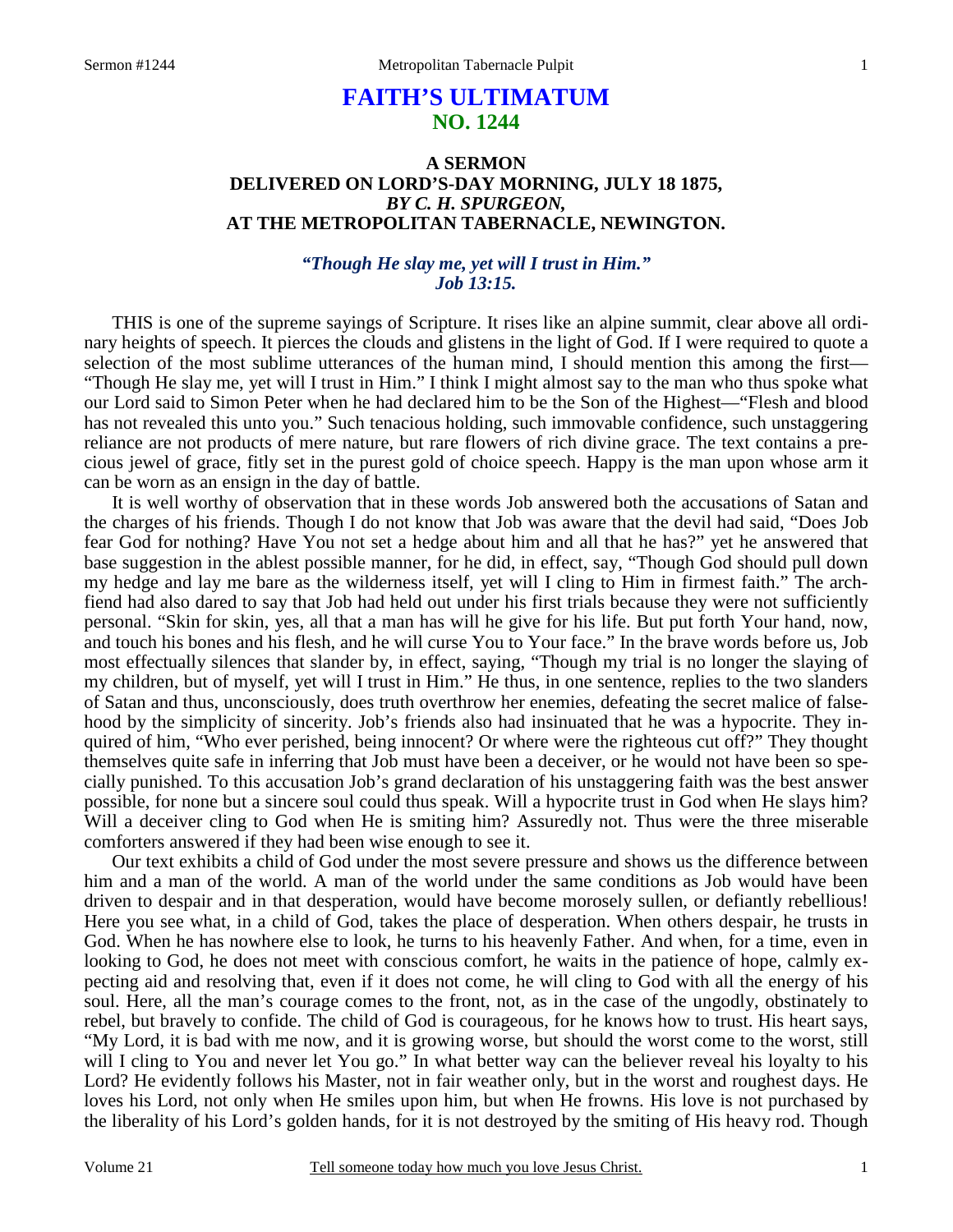my Lord puts on His sternest looks, though from fierce looks He should go to cutting words, and though from terrible words, He should proceed to cruel blows which seem to beat the very life out of my soul, yes, though He take down the sword and threaten to execute me, yet is my heart steadfastly set upon one resolve, namely, to bear witness that He is infinitely good and just. I have not a word to say against Him, nor a thought to think against Him. Much less would I wander from Him, and though He slay me, I would trust in Him.

What is my text but an Old Testament version of the New Testament, "Quis separabit?"—Who shall separate? Job does but anticipate Paul's question, "Who shall separate us from the love of Christ? Shall tribulation, or distress, or persecution, or famine, or nakedness, or peril, or sword? No, in all these things we are more than conquerors through Him that loved us. For I am persuaded that neither death, nor life, nor angels, nor principalities, nor powers, nor things present, nor things to come, nor height, nor depth, nor any other creature shall be able to separate us from the love of God which is in Christ Jesus our Lord." Was not the same Spirit in both Job and Paul? Is He also in us? If so, we are men indeed, and our speech is with power and this declaration to us is no idle boast, no foolish bravado, though it would be ridiculous indeed, if there were not a gracious heart behind it to make it good. It is the conquering shout of an all-surrendering faith which gives up all but God. I wish that we may all have its spirit this morning, that whether we suffer Job's trial or not, we may at any rate have Job's close adherence to the Lord, his faithful confidence in the Most High.

There are three things in the text—*a terrible supposition—*"Though He slay me;" a *noble resolution*, "yet will I trust in Him;" and thirdly, *a secret appropriateness*. This last will require a little looking into, but I hope to make it clear that there is a great appropriateness in our trusting while God is slaying us the two things go well together, though it may not so appear at first.

**I.** First, then, here is A TERRIBLE SUPPOSITION—"Though He slay me." The Lord is here set forth as a slayer of His trusting servant. An idea full of terror. *It is a supposition which, in some senses, cannot be tolerated for a minute—*"Though He slay me." Here I am, His dear child, one whom He has loved from before the foundation of the world. One for whom He laid down His life upon the Cross. One of whom He has said, "I have engraved you upon the palms of My hands." How can He slay me? If He does so, it can only be in a minor sense. As to my best and truest life, it must be safe, for He is its author and guardian, and cannot be its destroyer. Can a mother forget her sucking child, that she could not have compassion on the son of her womb? Could she suffer a child of hers to die while she had power to keep it alive? Would she lay violent hands upon the child of her love and destroy it? God forbid. Neither will God destroy, or suffer to be destroyed, any of His own dear children. Jesus has solemnly said—"I give unto My sheep eternal life and they shall never perish, neither shall any pluck them out of My hand." The fairest children of the earth will die, for that which is born of the flesh is flesh, and all flesh is as decaying grass. But the feeblest child of God will live forever, for the life of God in every degree is immortality. Time will put out the sun. The lamp of the moon will grow dim in ages yet to come, but neither time nor age shall quench a solitary spark of heaven-born grace and light. Though faith is but as a grain of mustard seed, it is essentially a living thing, and it is not conceivable that God Himself should slay that which is quickened with His life. Though it is imperceptible sometimes even to the possessor of it, and though it should raise many painful questions as to whether it is there at all, yet if it is there, God will preserve it even to the end. Come, child of God, you must not suppose that the Lord will slay you forever. You must not allow suppositions which would dishonor your God. You may suppose what you like if it is innocent, but you must not suppose that which would blaspheme the divine love, or cast a slur upon God's fidelity to His promise. He may cast you aside for awhile, but He cannot cast you away forever. He may take away your goods, but not your highest good. He may allow a cloud to rest upon your reputation, a blight to fall upon your usefulness, and a storm to sweep away your happiness, but His mercy is not clean gone forever—He has not in anger turned away His heart from you. He has chastened you sorely, but He has not given you over unto death.

No, you must not interpret the supposition of the text as though it said, "Though He leave me to perish, though He cast me into hell," for that can never be. But I make bold to say that even if the devil were to whisper in your ear that the Lord would finally destroy you, it would be a glorious thing if you could bravely reply, "And if He did I would still trust Him." One old saint once used very daring and perhaps, unjustifiable language when he said in ecstasy of love, "If God casts me into hell, I will hold so

2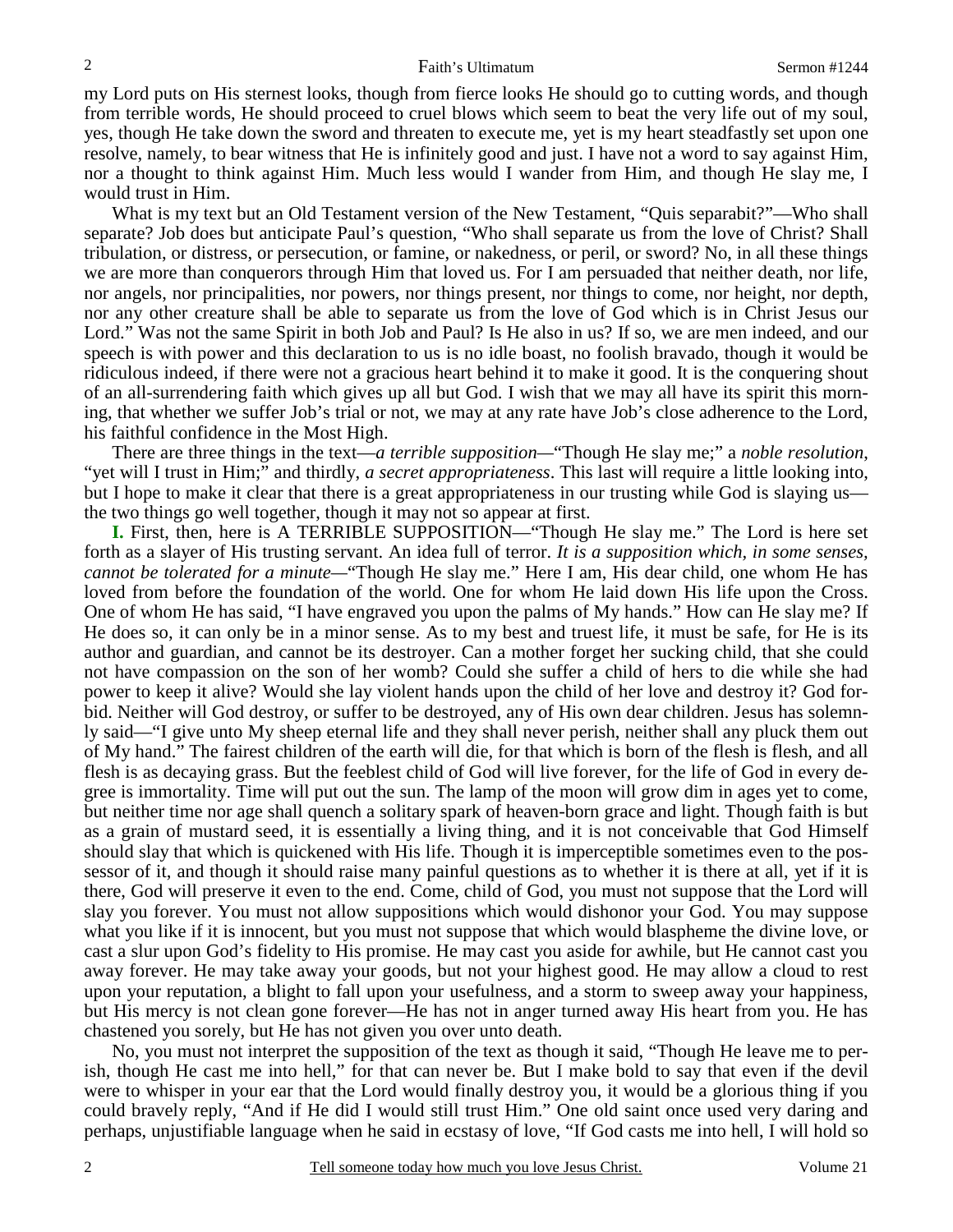fast by Him that He shall go there, too. I will not let Him go and hell itself will be no hell to me while He is there." Beloved, say in your soul—"Though the Lord should condemn me, I will not rebel, but confess that He is just. Though He should refuse to hear my prayers, yet He is an infinitely good and blessed God, and I will still praise Him." But beloved, it cannot be that God should slay or condemn a believer, and you need not tolerate the supposition. Blessed be His name, He has not cast away the people whom He did foreknow. Neither has one soul that trusted in Him ever been forsaken.

*The terrible supposition before us is inclusive of all possible ills.* "Though He slay me." He means that if every form of evil up to actual death should come upon him, yet would he trust in God. Though he should lose all that he had in flock or field, in purse or portion, yet would he trust. In Job's case, away went the oxen and the asses, away went the sheep, away went the camels and away went all the servants. And each time, as the messenger came breathlessly running in, he said, "I, only, am left alone to tell you." At last the worst news of all came, for all his children were taken away at a stroke. All was gone, for his wife was as good as lost, too, since she went over to the enemy, and said, "Curse God and die." Well, says Job, "Though my troubles have left me bare of all but life, though nothing remains to me but this dunghill and the broken potsherd with which I scrape my sores, yet will I trust in the Lord." Oh, it was bravely said!

In this resolve, as we have seen, he includes not only all losses of property, but all bereavements of friends. And I should like you Christian people to look this in the face. Perhaps the Lord may suddenly take away from you the dearest object of your heart's affection—your husband or your wife—can you trust Him then? The almost idolized children may be removed, one by one, and leave sad vacancies within your heart. O fond wife, the beloved of your soul may pass away in the prime of his manhood. The brother may be cut down as the green herb and the sister fade as a flower. Parents, children, brethren—any and all of these may be put far from you—and you may find yourselves as lone trees, whereas now you are surrounded by a kindred forest. You may be the last of the roses, left alone, scarcely blooming, but bowing your head amid the heavy showers of sorrow which drench you to the soul. Now, believer, if you are in such a deplorable case as that, can you still say, "If the Lord should go even further than this, should His next arrows penetrate my own lacerated heart, even then, as I bleed to death, I will kiss His hand"?

Job included in his supposition all kinds of pain. We can hardly imagine the bodily agony of Job when he was covered with boils from the soles of his feet unto his head. None could approach him, the disease was so foul, neither could he endure to be touched. He says, "Though I have all these boils and even should they grow worse, so that the pains I now endure should become unendurable, and should I suffer the very anguish of death itself, yet still would I put my trust in my God. Neither poverty, loneliness, nor fierce torment shall make me forsake the Lord, nor shall all put together cause me to doubt Him." What a victory of faith is this!

Job, at that time, also suffered from dishonor, for those who once looked up to him with respect, now despised him in their hearts. He says that those whose fathers he would have disdained to have set with the dogs of his flock, opened their mouths against him, and whereas, when he stood in the street, princes were silent in his presence to listen to his wisdom, now among the most base of mankind, he had become a song and a byword. As for his mistaken friends, he had grown so weary of them that he said, "O that you would altogether hold your peace and it would be your wisdom." Poor Job was sorely galled with the scorn poured on him at a time when he deserved both sympathy and honor, but yet his faith cries, "If I am still more despised and forgotten as a dead man out of mind, yet will I trust in You, my God."

Connected with all this, the afflicted patriarch must have felt much depression of spirit. Did he not say, "Even today is my complaint bitter: my stroke is heavier than my groaning. For God makes my heart soft and the Almighty troubles me"? Those of us who are subject to depression of spirit find much that is congenial in the Book of Job. His music is in tune with our own. How bitterly does he wail at times! What wondrous insight has he into the mystery of sorrow! Though his grief has never been thoroughly weighed, nor his calamities laid in the balances together, yet have his woes been considered by thousands of mourners. They have ministered a wealth of consolation to them. Job does not exclude his own despondencies from his resolves. No, he mainly intends them, for these are, in a special sense, a man's own personal slaying and he says, "Though He slay *me"—*though my heart should break with an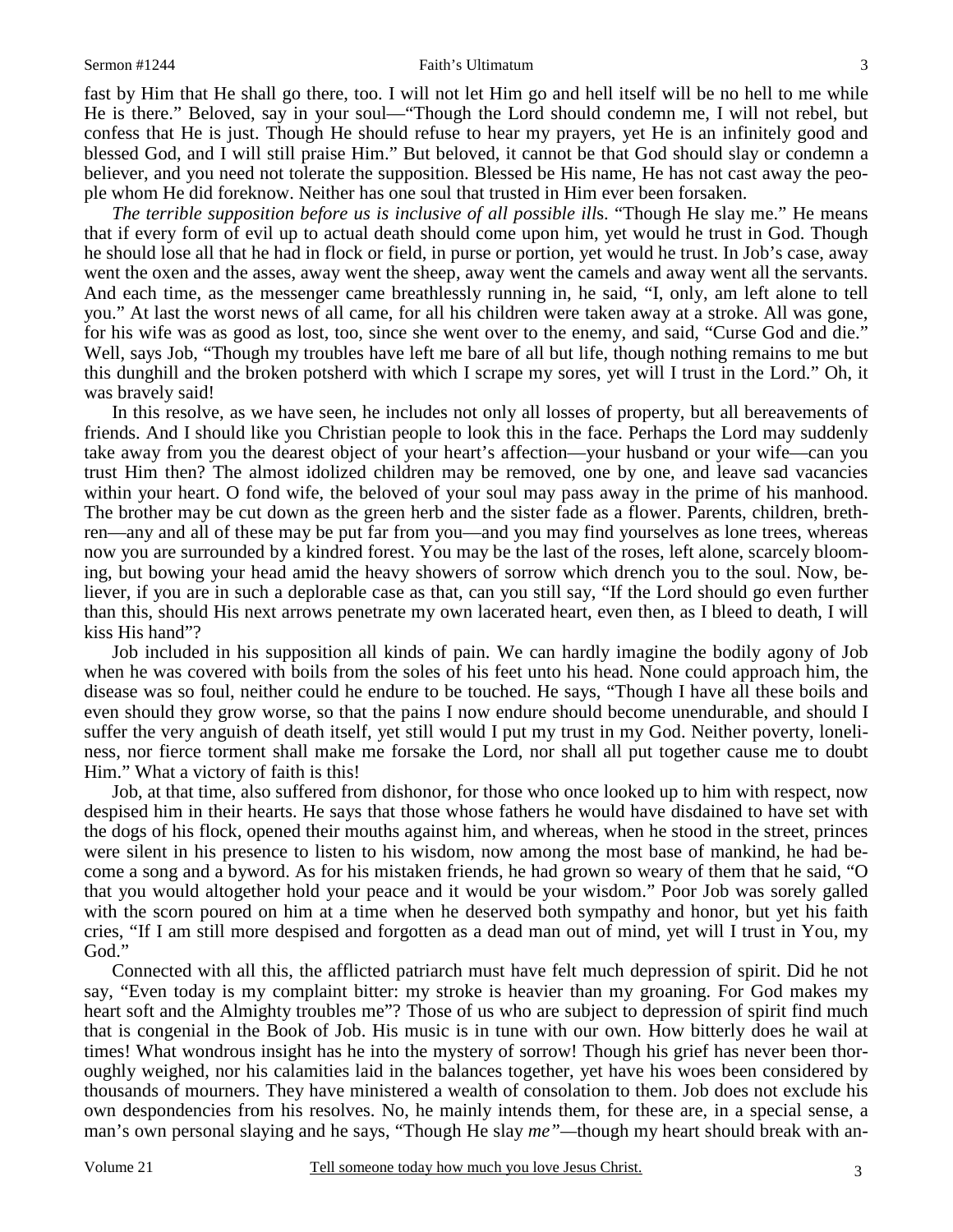guish, pierced through with despondency, yet will I put my trust in God. I began by calling the supposition of our text a terrible one, and now I claim that I have shown it to be so, since it includes the coming upon us of all sorts of ills.

Listen, yet again. *This supposition goes to the extreme of possibility*, if not beyond it, for it will be hard to find a case in which God has really slain any of His servants. The martyrs were slain for Him, but not by Him. To none of His children, save one, has the Lord been as Abraham was to Isaac when he unsheathed the knife to slay him. If it had been so, could we have been as the lamb beneath the sacrificial knife? The stones which slew Stephen and the sword which slew James were in the hands of cruel men and not in the hands of God. But God Himself is here supposed to slay us. Now, though He has not actually done so, we may inquire whether we could resign ourselves to Him, even if He should take life and all with His own hands. Could we lie on the altar and not struggle? Do we hate, even, our own life for love of Him? What do we say? Is our love stronger than death? God grant it may be found so.

But *this supposition goes further than matters ever will go*. Why then does the patriarch suppose such a case? I answer because only by such suppositions can he express his faith to the fullest. Remember that psalm, "Therefore we will not fear, though the earth is removed, and though the mountains are carried into the midst of the sea"? We are not expecting the earth to move nor the mountains to plunge into the ocean—but in order to express our confidence, we declare that even such a quaking would not affect the foundation of our faith. God Himself meets His people in the same manner, by saying, "The mountains shall depart, and the hills be removed; but My kindness shall not depart from you, neither shall the covenant of My peace be removed." Child of God, you may suppose what never will occur, if you like, and project your soul by that supposition into depths of woe and grief into which you will never actually come, and yet, through divine grace you will resolve, "If it came even to that, I would still trust in Him."

Though the text supposes what will not actually occur, yet *it is a just description of what often does occur as far as our conceptions* go. Have you ever known what it is to be, in your own conceptions, slain by God? My heart has known it often. It is as death itself to feel all your religion melt away like the hoar frost of the morning when the sun has risen. All your joys in which you delighted fly away like birds when a man claps his hands. Have you ever had to begin all over again, at the very alphabet of repentance and childlike faith—and find even that no easy work? Did you never know what it was to get your cup right full of what you thought was holy joy and sweet experience and then for the Lord to turn it, bottom upward, and let you see that it was a mixture of self-conceit and sentimentalism, with thick dregs at the bottom of pride and falsehood? Can you say with David, "I have seen an end of all perfection"? Have you ever been brought down from imaginary riches to bitter but honest poverty? Have you ever thought you were becoming so wonderfully sanctified that you could scarcely lay a split sheet of tissue paper between you and perfection—and then all of a sudden the Lord has laid you naked and made you loathe the sight of your inborn corruptions? You have been as a cup which bubbled at the top and frothed over, and the Lord has blown off the froth and made you see the black draught of your inward vileness. God has many ways of thus slaying, in His children, all that ought to die. Thus He kills the spiritual hypocrisy which is so common in us all. Our life seems, at times, to run all into puffballs and bloated fungi of self-glorying. We think that we are something when we are nothing. And then the Lord prunes us back to our real condition. Do you know what it is to be thus slain? Ah, my brethren, at times our life is a long experience of the power of death. Do you know what it is to say, "Is this prayer? Why, while I prayed, my thoughts were perplexed, distracted and wandering. Is this faith? Why, even on the most vital points my soul dares scarcely speak with confidence! Is this love?—love to Christ, which even while I exercise it accuses me on account of its lukewarmness and lack of self-denying ardor. Can this be spiritual life? Life at which I blush and over which I mourn! Life which scarcely reaches so far as feeling and when it does, soon subsides into insensibility!" Beloved brethren, I speak from experience. All this is a kind of slaying by which the Lord hides pride from men and keeps them from the snares of vain confidence. Has He not written, "I kill and I make alive, I wound and I heal"? In these times of wounding and killing, which are very common to the experience of some of the children of God, the only thing we can do is still to trust—"Though He slay me, I will trust in Him." Trust Him though He sifts out nine-tenths of your hopes, burns up all your experiences, grinds your evidences to powder, crushes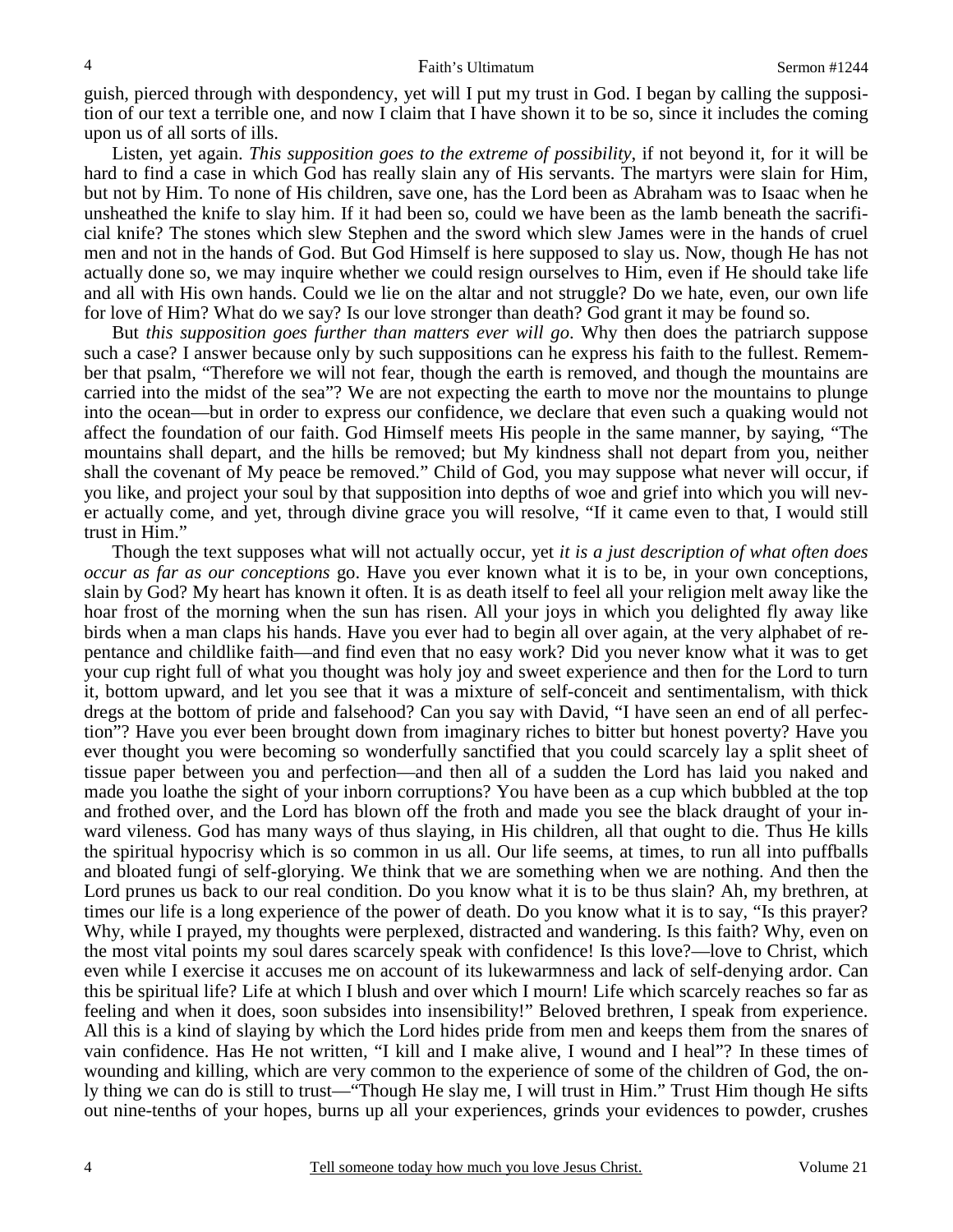all your realized sanctities and sweeps away all your rests and refuges. Then, indeed, is the best time of all to exercise true faith.

Once more, *the grim supposition of the text, if ever it were realized by anybody, was realized by our Lord Jesus*. Our great covenant Head knows to the full what His members suffer. God did slay Him and glory be to His blessed name, He trusted God while He was being slain. "It pleased the Father to bruise Him. He has put Him to grief." Yet from the lips of our dear Lord we hear no expressions of unbelief. Read the 22<sup>nd</sup> psalm, where He says, "Our fathers trusted in You, they trusted in You and You did deliver them, but I am a worm, and no man." Hear how He pleads with God and specially listen to His dying words, where, though He says, "My God, My God, why have You forsaken Me?" yet a few minutes later He cries, "Into Your hands I commit My spirit." What! Into the hands of a God who had forsaken Him and smitten Him? Did He commit Himself into those hands? Yes, into those very hands. And herein we must follow in His steps. Though the Lord cuts, hews, hacks, tears, and grinds us to powder, yet out of the dust, the tears and the blood of the conflict, we must look up to Him and say, "I still trust You." Here is the patience of the saints! Here is the glory of faith! Blessed is the man who thus becomes more than a conqueror. I say it calmly, I would sooner be able to do as Job did, than to be one of yonder seraphim who have never suffered and consequently, have never clung to a slaying God. I count it the grandest possibility of a created being that it is able to completely yield itself up into the Creator's hands and unwaveringly believing in the Creator's love, in hope believing against hope. O, royal word of a right royal soul, "Though He slay me, yet will I trust in Him."

**II.** Secondly, we have before us A NOBLE RESOLUTION—"Yet will I trust in Him." Job meant that he was confident that the Lord was just. And though he did not feel that the suffering he was then enduring was sent upon him for his sins, yet he never doubted the righteousness of God in so afflicting him. His friends said, "You see, Job, you suffer more than anybody else. Therefore you must have been a hypocrite, for God will not lay upon any man more than is just." "No," said Job, "I have been upright before the Lord. And yet, on the other hand, I do not accuse the Lord of injustice, I am sure He does what is right. And I trust Him as much as ever." There were two things to which Job stuck very firmly— "Though He slay me, yet will I trust in Him, but I will maintain my own ways before Him"—that is, I will not admit that I have been a hypocrite, for I have been sincerely obedient to Him. Nor will I be driven to the other conclusion, that God is unjust in afflicting me. Job did not understand the Lord's reasons, but he continued to confide in His goodness. He set no terms or limits to the Lord's actions, but left all to His absolute will and was sure that whatever He might do, it must be right. Should death prevent all apparent possibility of making up to him all his losses and woes, his faith leaped over the sepulcher and saw justice and mercy alive in the realms beyond, making all things right in the end. O, it was grand, thus, to champion almighty goodness in the teeth of death itself.

Now, dear brethren, you and I, if we are resting upon God, may say, "Whatever happens, though I may not be able to understand God's dispensations to me any more than Job understood God's dispensations towards him, yet I am quite sure of this—that He will help me in my trouble and I will, therefore, cast myself upon Him—believing that as my days my strength shall be. Or if He does not aid me in my trouble with manifest help, I will still trust that He will bring me out of it, that if He seems to forsake me for a while, yet it shall be said of me as of Gad, "A troop shall overcome him, but he shall overcome at the last."

If I should neither receive present help nor immediate deliverance, yet I am persuaded that my good is designed by my long trial and that God is making the worst things work out my everlasting benefit and His own glory—therefore I will subunit to His will and expect, in the end, to see the lovingkindness of the Lord. Yes, and if I should have neither present help nor deliverance, nor see any immediate good come of my affliction, yet will I repose myself upon God, for in some mysterious way or other I shall yet know that His providence was right and good, for He cannot err. His dealings must be wise, He cannot be unkind. His actions must be tender. Though the sharp edge of death itself invades me, I will hold to this belief, that You, O Lord, do all things right. If down to the sepulcher my steps must go and through the gloomy valley's darkest shade my pilgrimage must wind, yet will I fear no evil, for Your rod and staff shall be my confidence. And I will be sure that He who bids me die will bid me live again—up from the grave my body shall yet rise—and in my flesh I see shall God. As for my spirit, though it pass through the death shade, it shall come forth into a brighter light and in the eternity of glory it shall re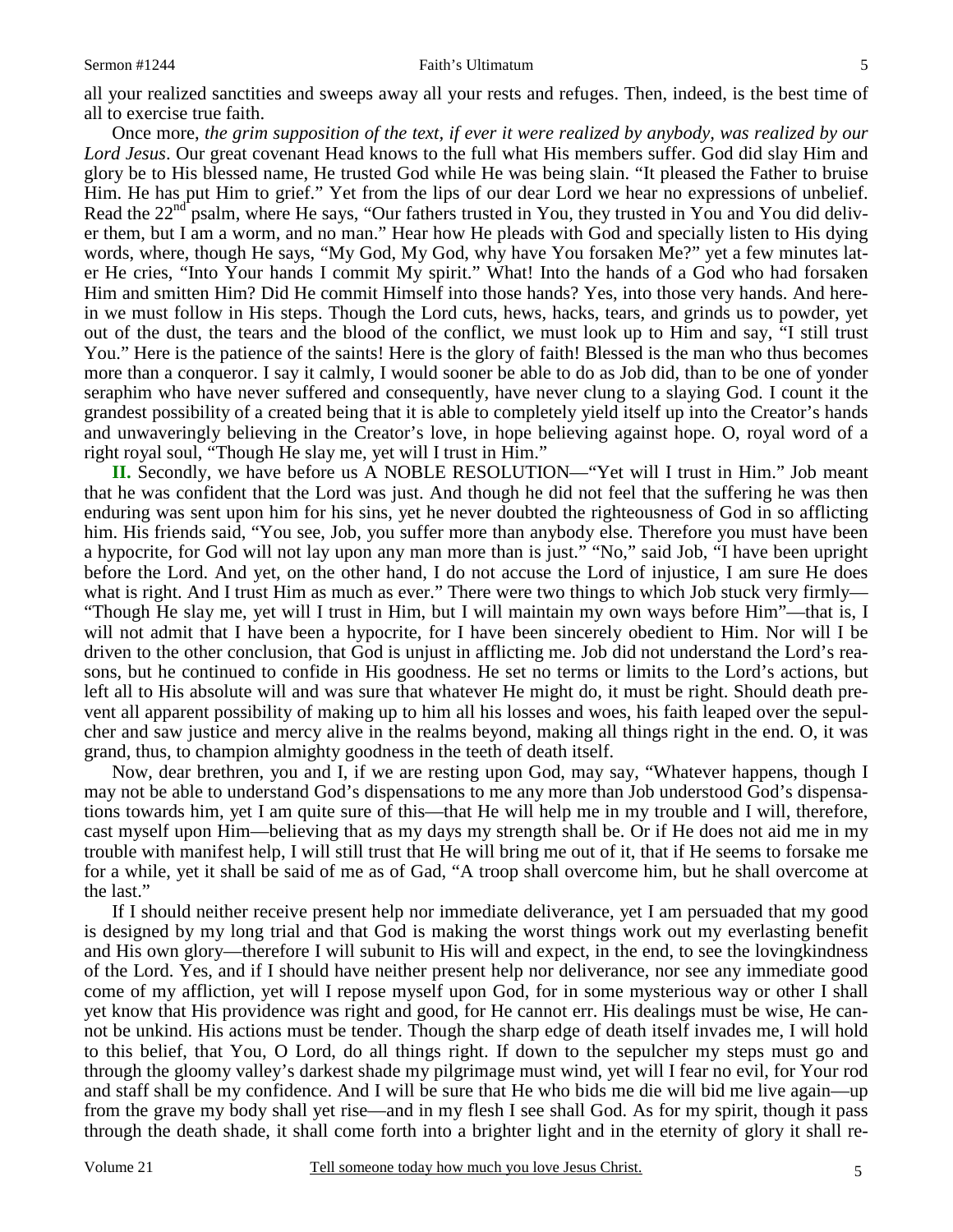ceive abundant recompense for the sorrows of the present time. This is the faith for us to hold at all times—"Though He slay me, yet will I trust in Him."

Why, do you think, Job was able to speak so positively about his trusting God? Was it not because he knew God? "They that know Your name will put their trust in You." If you would believe God, you must know Him. Those who are strangers to Him cannot trust Him. O, beloved, only think what God is. Sometimes, when I am contemplating His being and character, I feel as if I could leap for joy. And when I touch upon the theme in the pulpit, I feel as if I could talk on forever in His praise and use the grandest, sweetest, richest words in human language to tell what a blessed God my God is. What! The Lord do wrong to any of us? Impossible! The Lord be unkind to us? The supposition cannot be endured for a single moment. After once knowing Him, we feel that all the goodness and kindness of fathers, mothers, brethren, children, husbands, wives—all put together—is only like one single drop of sweetness compared with that ocean full of honey which is to be found in His infinite love. Besides, we have not only His attributes to trust, but His past actions to us. Did my Lord forgive me all my sin? And after that will He ever be unkind to me? Did He lay down His life for me upon the accursed tree and can I dream that He will desert me? Have I looked into the wounds of my dying Savior and shall I ever murmur if He should multiply pains and sufferings and losses and crosses to me? God forbid. Such love as His forbids all fear. Did you ever lean on the Bridegroom's arm? Have you ever sung like the bride in the canticle, "His left hand is under my head, and His right arm does embrace me"? Did He ever stay you with dragons and comfort you with apples while your soul was sick with too much delight? And after all that, will you indulge harsh thoughts of Him? O, no, till the day breaks and the shadows flee away, we cannot think harshly of Him who has dealt so kindly with us. His ways must be right. Such wondrous acts of love as His have proved to us beyond all question that He is love, essential love and cannot, therefore, do us an ill turn.

Besides this, we know the relationship in which He stands to us. It has been said that you cannot trust an enemy and it has been equally well added you cannot trust a reconciled enemy—suspicion lingers long. But our God is no reconciled enemy, though He is sometimes represented as if He were so. He has loved us with an everlasting love. His is no friendship of yesterday, no passion which began to burn a month or two ago. Long before the hills lifted up their heads, He loved us. The bands of His Fatherhood are upon us and we can well commit ourselves into His hands.

Are any of us in great trouble, this morning? Then let us trust in the Lord, now, for what else can we do? Suppose we give up trusting in Him—to whom or where should we go? If this anchor drags, what other holdfast can there be? Let us continue to trust our Lord, for He deserves it. He has never done anything that could justify our doubting Him. Has He ever been false to us? Ah, Judas, you sold your Master, but your Master never sold you. Ah, unbelieving heart, you have wandered from Jesus, but He never wandered from you. If you do not doubt Him till you have cause for doubting Him, it will not be soon. Let us trust our God, for this is the sweetest comfort a man can have. This side of heaven, nothing can yield the afflicted man such support under trial as when he can fall back upon the strong love of God and believe that the wisdom of God is overruling all. Nothing tends to sanctify our trials and produce good results from them, as faith in God. This is the Samson which finds honey in the lion. For a thousand reasons I would say, "Trust in the Lord at all times: you people, pour out your hearts before Him. God is a refuge for us." Say, each one of you, "Though He slay me, yet will I trust in Him!"

**III.** And, now, the last point is this—A SECRET APPROPRIATENESS about it all.

*There is a something about our Lord's slaying us which should help us to trust Him*. I would sooner the Lord should slay me with troubles and trials than let me alone in my sin. What says the Scriptures? "If you are without chastisement, whereof all are partakers, then are you bastards and not sons, for what son is he whom the father chastens not?" I do not so much pity the children of God who have a cross to carry—I reserve my fears for those worldlings who are not in trouble as other men, neither plagued like other men. It would be very foolish for the afflicted one to say, "I am no child of God because He smites me"—there would be more reason in the sinner's saying, "I am no child of God, for I have my portion in this life." Surely there is something in you which God loves, or else He would not be killing that which He hates. If He hates the sin in you, it is a good sign, for where do we hate sin most? Why, in those we love most. If you see a fault in a stranger, you wink your eye and say but little. But in your own dear child you are deeply grieved to observe it. Where there is true love there is a measure of jealousy and the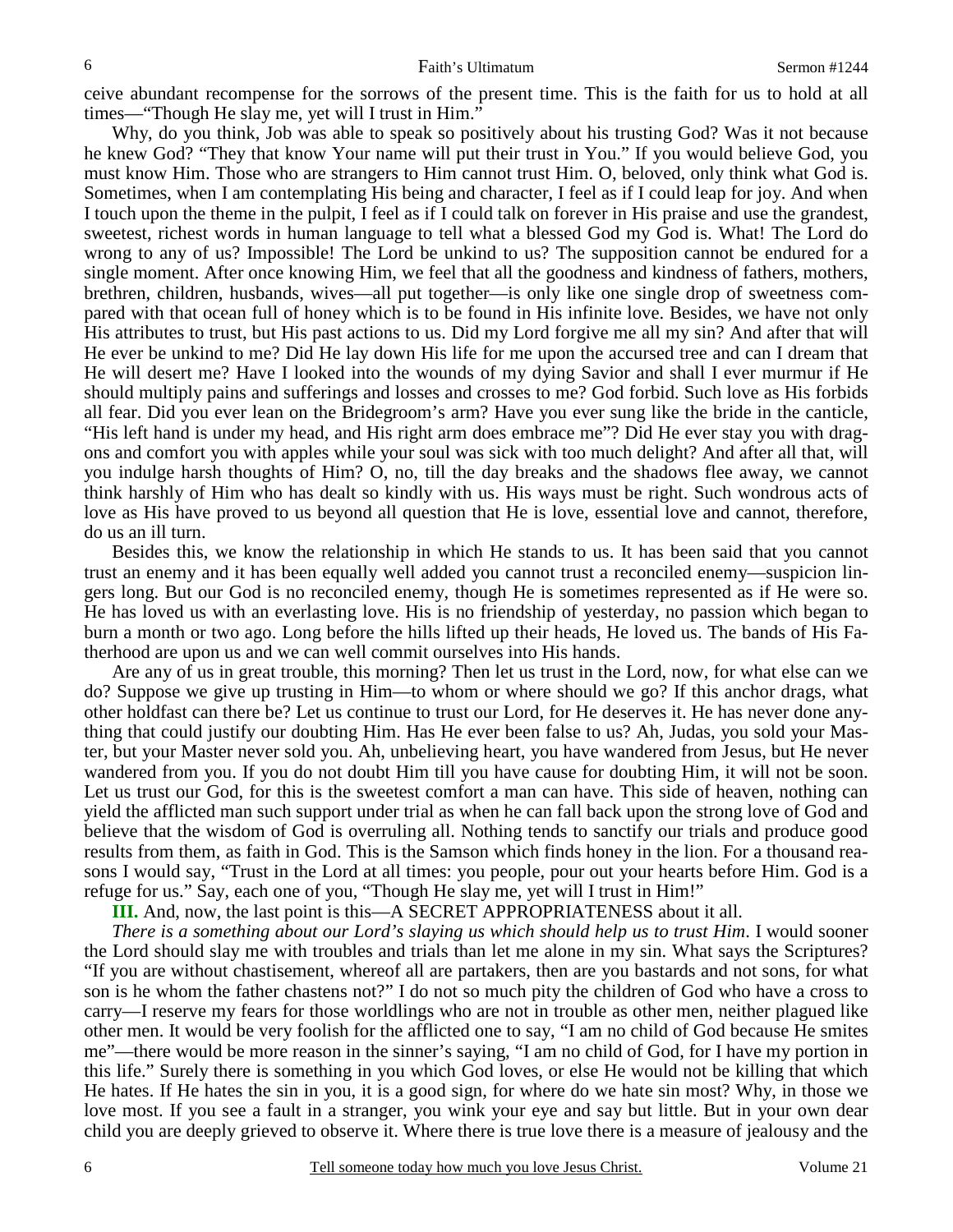more burning the love, the more fierce the jealousy, especially on the part of Jesus Christ. Where He sees sin in those who are very dear to Him, His fury burns not against them, but against their sin—and He will not stop until He has slain it. His rebukes are severe, not because of lack of love, but because He loves so much. An ungodly man met me some years ago, when I was suffering, and said to me in a jeering way, "Ah, whom the Lord loves, He chastens, I see." I said, "Yes, it is His custom." "Ah," he said, "so long as I am without the chastisement I am very content to be without the love." Oh, it brought the red into my cheeks and the tears into my eyes, and I cried, "I would not change places with you for 10,000 worlds. If my God were to afflict me from head to foot I would bear it joyfully sooner than live a moment without His love." When the Lord flogs us, we love Him, and we would not leave Him though the devil should bribe us with all the kingdoms of the earth and the glory of them. Our Father puts us, sometimes, into the black hole, and we are there crying bitterly under a sense of His wrath, but we love Him still, and if anybody were to find fault with Him, we would be up at once and say, "He is a good God and blessed be His name."

Note, again, that *the slaying of the creature is the very condition in which faith was born* and in which she delights to display her power. We are saved by passing from death unto life. As Noah was like a dead man, out of mind, shut up in the ark, and by this burial, passed into the new world. And as in the ordinance of baptism, we are in like figure buried with Christ that we may rise with Him. So faith took her birth in the death of the creature at the time when the new life was breathed into us. When God is slaying all that is capable of death and our new immortal life alone survives, faith feels as if her birthday had come over again and brought with it her native air.

Notice again, *it is at times when God is slaying us that our faith is being tested* whether it is true or not. When all the winds are fair, how can you tell whether your boat would bear a storm? How much faith some of us have at times! Have you ever felt as if you could fight seven devils with one hand? There was not a devil within seven miles when you were so bold—but when the smallest fiend has drawn near—your courage has oozed out. We are like an old man whom I once knew, who said to me, "Here am I, 80 years old, and through the winter I often think I wish I had a bit of mowing or reaping to do, for I feel quite young again. But as soon as harvest comes on, and I get down my old sickle, I have not done much before I feel the old man is a very old man and had better leave that work alone." Slaying times let us know whether our strength is real strength and whether our confidence is true confidence. And this is good, for it would be a great pity for us to be stocked with heaps of vain faith, fictitious grace, and ready-made holiness. Some of my friends talk as if they had boldness enough for a dozen people, but I am afraid if they were tried, as some of us are, they would find they had not half enough for one. This is the benefit of trial—it lets us see what is gold and what is tinsel—what is fact and what is fiction. Alas, how much religious fiction is abroad at this time!

Note further, that *slaying times are the most favorable for trusting God*. I have been putting a little riddle to myself. Here it is. Is it easier to trust God when you have nothing, or when you have all things? Is it easier to say, "Though He slay me, I will trust in Him," or to say, "Though He make me alive, I will trust in Him"? Will you think it over? Shall I help you? Here is a man without a farthing in the world. His cupboard is bare, his flocks are cut off from the field, and his herds from the stall. Is it hard for that man to trust in God? If you say so, I will not dispute with you. But here is another man who has a bank full of gold. His meadows are covered with flocks and herds, his barns are ready to burst with corn, and his trade prospers on all hands. Now, sirs, is it easy for that man to trust God? Do you say, "Yes"? I say, "No." I say that he has a very hard task, indeed, to live by faith, and the probabilities are that when he says, "I trust God," he is trusting his barn or his bank. All things considered, it occurs to me that it is easier to trust God in adversity than in prosperity, because whatever trust there is in adversity is real trust. But a good deal of the faith we have in prosperity is a kind of trust which you will have to take upon trust—and whether it is faith or not is a matter of serious question. Sirs, where is the room for faith when you can see already all that you need? A full barn has no room for faith if she is any bigger than a mouse. But in an empty barn, faith has scope and liberty. When the brook Cherith is dried up, when the poor widow has nothing left but a handful of meal and a little oil, then there is room for the prophet to exercise faith. O, brethren, it is well to go into action with clear decks. In the name of God, with doublebarreled guns full of strong faith, you can let the world and the flesh and the devil know what faith is. But while your deck is all hampered with comforts and visible resources, faith can scarcely stir a hand or